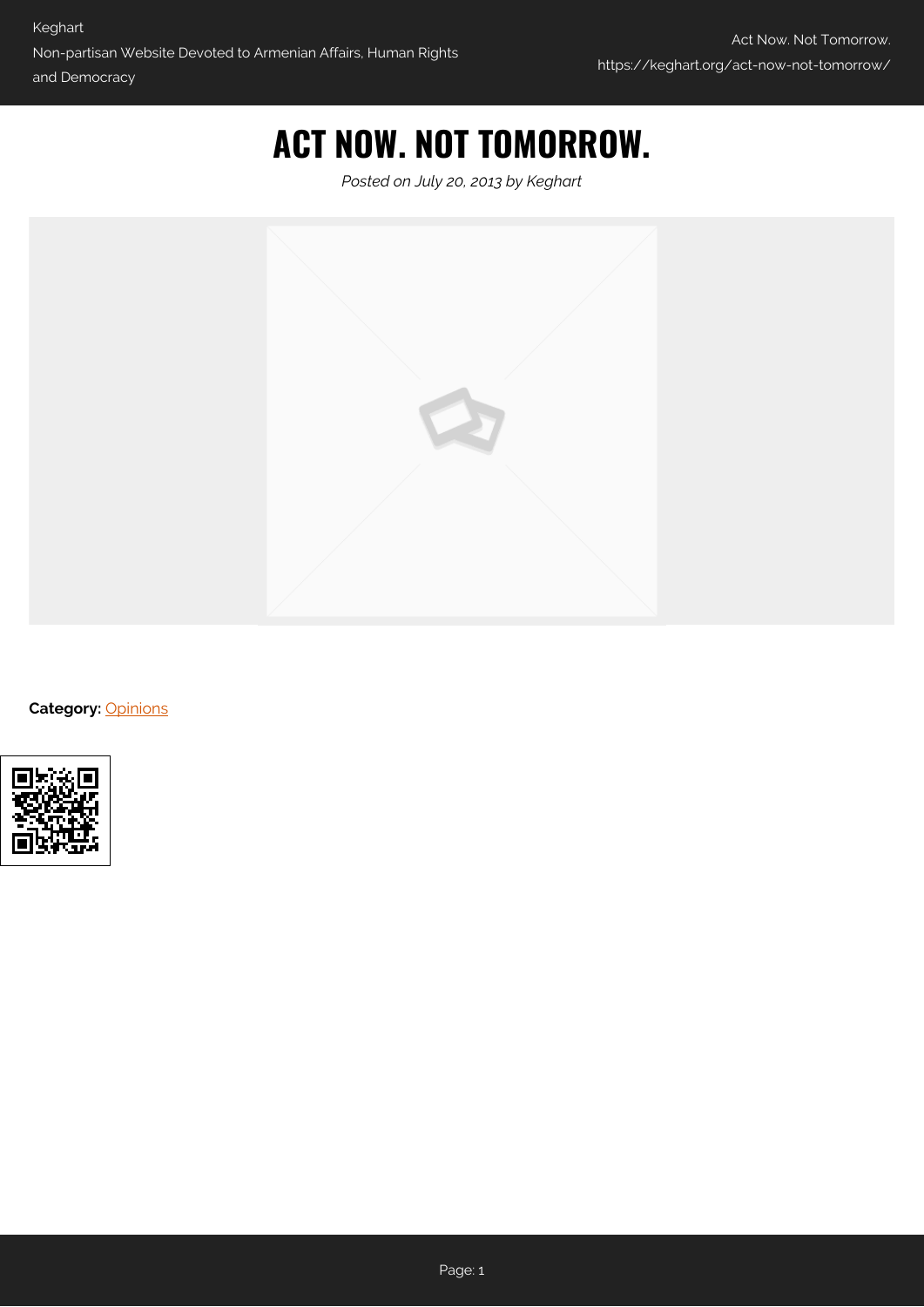*Below is a letter Keghart.com Editorial Board member Dr. Dikran Abrahamian sent to four Armenian community leaders in Montreal, signatories of a recent circular "The time has come to stop slandering and to think of the future of our church and community".--Editor*

July 17, 2013 Ontario

Dear Friends,

Thank you for the recent circular initiated by 23 individuals, regarding the turmoil at the Armenian Diocese of Canada.

We, at Keghart, realize the importance of the issue and support any initiative that would improve "the future of our church and community". The problems that we face, such as corruption, nepotism, fraud, despotism, to name a few, are not unique to our Church and community but are noted in many clusters of the Armenian Diaspora, from Geneva to Montreal, Los Angeles to Lyon and Nice. Etchmiadzin and Antelias are not immune either.

*Below is a letter Keghart.com Editorial Board member Dr. Dikran Abrahamian sent to four Armenian community leaders in Montreal, signatories of a recent circular "The time has come to stop slandering and to think of the future of our church and community".--Editor*

July 17, 2013 Ontario

Dear Friends,

Thank you for the recent circular initiated by 23 individuals, regarding the turmoil at the Armenian Diocese of Canada.

We, at Keghart, realize the importance of the issue and support any initiative that would improve "the future of our church and community". The problems that we face, such as corruption, nepotism, fraud, despotism, to name a few, are not unique to our Church and community but are noted in many clusters of the Armenian Diaspora, from Geneva to Montreal, Los Angeles to Lyon and Nice. Etchmiadzin and Antelias are not immune either.

You may already have read the petition in Keghart, titled [Stop the Fake Monument,](http://www.keghart.com/Petition-Brantford) about another challenge our community in Canada is facing as it tries to neutralize the almost-complete success of the campaign launched by the Turkish ambassador and consul general in Toronto of the denailist state of Turkey. We think that resolving the internal matters of the community, such as the recent scandal in Montreal, and the battle against the stooges of the state of Turkey in Canada are equally